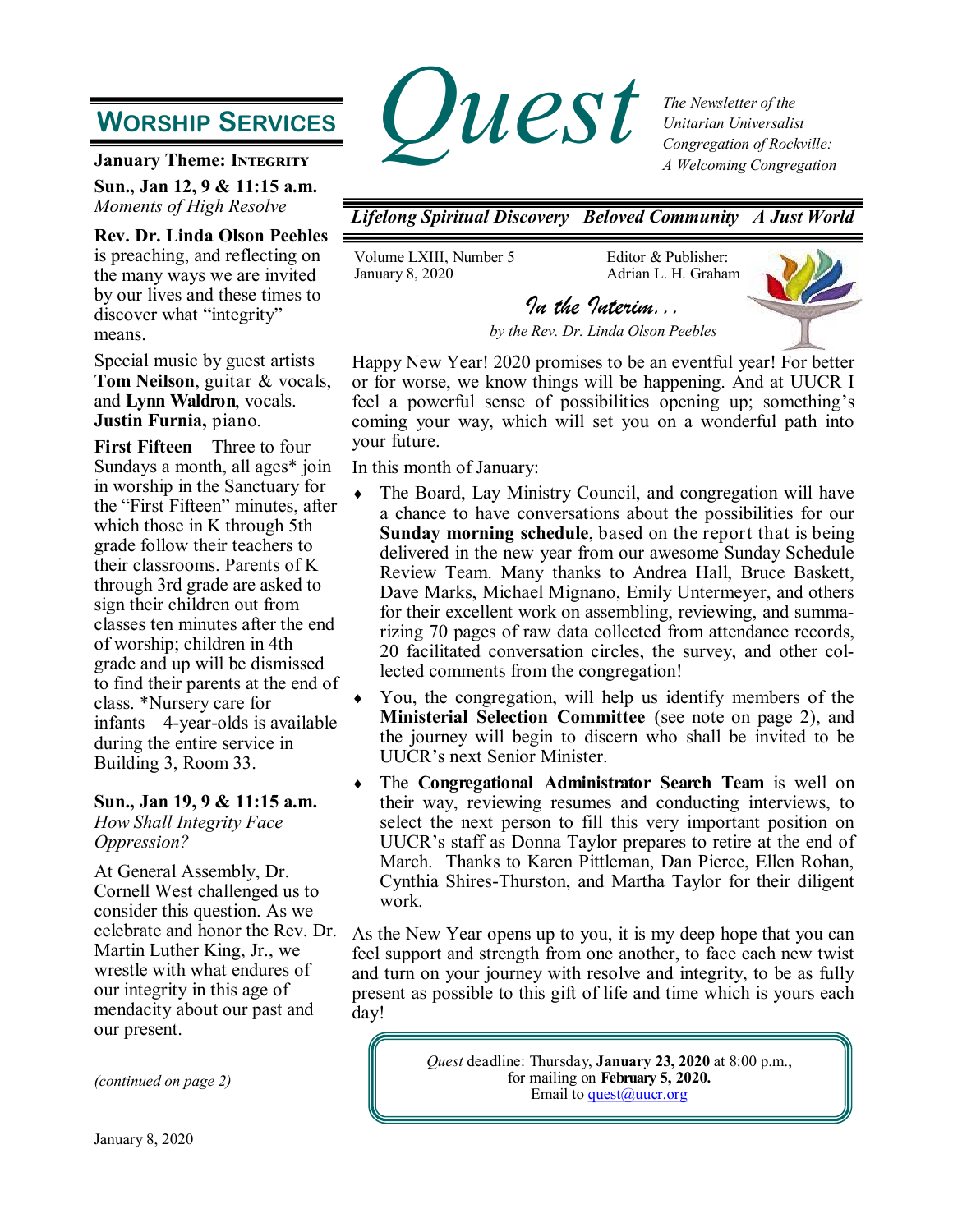# *Quest*

**Unitarian Universalist Congregation of Rockville 100 Welsh Park Drive Rockville, MD 20850 301-762-7666 UUCR@UUCR.ORG WWW.UUCR.ORG**

#### **Staff**

Interim Senior Minister: Rev. Dr. Linda Olson Peebles Associate Minister: Rev. Rebekah A. Savage Director of Religious Education: Carla Miller Director of Music: Sarah Jebian Director of Communications & Membership: Adrian L. H. Graham Church Administrator: Donna Taylor RE & Youth Assistant: Aiden Chernikoff Pianist: Justin Furnia Building Sexton: Justin Onyeador

#### **Board of Trustees**

Mary Carvajal, President Elsa Powel Strong, Vice President Peter Shaw, Secretary Christy Shannon, Treasurer Dana Alzouma Glenn Griffin Brian Haugen Colleen Dolak, Immediate Past President

### **Officers**

Secretary: Peter Shaw Treasurer: Christy Shannon Assistant Treasurers: Eric Burch Barbara Harrison

### **Quest Staff**

Editor-in-Chief/Coordinator: Adrian Graham Desktop Publisher: Adrian Graham

*Quest*, the regular newsletter of the Unitarian Universalist Congregation of Rockville, is published monthly at the UUCR office at 100 Welsh Park Drive, Rockville, MD 20850, and distributed without charge to members, guests, and friends. Postage is paid at Rockville, MD.

All rights reserved.

Postmaster: Send address changes to Circulation Manager, *Quest*, 100 Welsh Park Drive, Rockville, MD 20850

#### *(Worship Services continued from page 1)*

We will also pour libations to commemorate the 140th anniversary of the death of Gregory Peck, a black man who died at the hands of a white mob injustice in Poolesville, MD. Alonzo Smith will present during Middle Hour about the current lynching commemoration work of the Montgomery County Council and Equal Justice Initiative, and the idea of truth and reconciliation. Led by **Rev. Rebekah Savage**.

The **UUCR Choir** will sing; **Justin Furnia**, piano.

**First Fifteen**—see above.

### **Sunday, January 26, 9:00 a.m. & 11:15 a.m.**

*The New American Transcendentalism*

Join **Rev. John T. Crestwell, Jr.** guest minister from the UU Church of Annapolis, as he contrasts the primary (fundamentalist) and secondary (mystic) stories undergirding religion and American culture. He will explore how Transcendentalism in the 19th Century is re-emerging in the 21st century, and what that means for the future of Unitarian Universalist congregations.

Special music by **Khalid Alzouma**, piano.

**First Fifteen**—see above.

**February Theme: Resilience**

**Sunday, February 2, 9:00 a.m. & 11:15 a.m.** *Sabbath: To Rest in Grace*

**Rev. Linda** proposes something radical to become more resilient in this life—try to take a month-long sabbatical from your to-do lists. Cancel unnecessary meetings and replace them with time talking with friends, going for walks, painting a picture, or reading poetry. Wendell Berry wrote: "When despair for the world grows in me...I go and lie down where the wood drake rests in his beauty on the water, and the great heron feeds...I rest in the grace of the world and am free."

Special music by **Justin Furnia**, piano.

**Special Programming**—Children in K through 5th Grade will be excused to Founders' Hall after the First Fifteen for specially planned activities. Nursery care for infants—4-year-olds is available during the entire service in Building 3, Room 33.

## **Finding a New Senior Minister for UUCR**

*by Rev. Dr. Linda Olson Peebles, Interim Senior Minister*

We are asking you – the members and friends of this congregation – to help identify people who should be members of a **Minister Selection Committee**. Whom do you admire and whom do you trust to make a choice you would endorse? This month, the journey will begin to discern who shall be invited to be UUCR's next Senior Minister. The journey may be a short one, with a choice as early as the end of this church year. Or it might be a longer journey, stretching more than a year. You will receive a direct email invitation to give us names of people you would trust to serve you on the selection committee. Or you can [click on this link](https://www.surveymonkey.com/r/M25SHLV) and fill out the form. **The deadline is January 15**!

Questions? Contact Board Vice President [Elsa Powel Strong.](mailto:president20-21@uucr.org?subject=re:%20Finding%20a%20New%20Senior%20Minister%20for%20UUCR)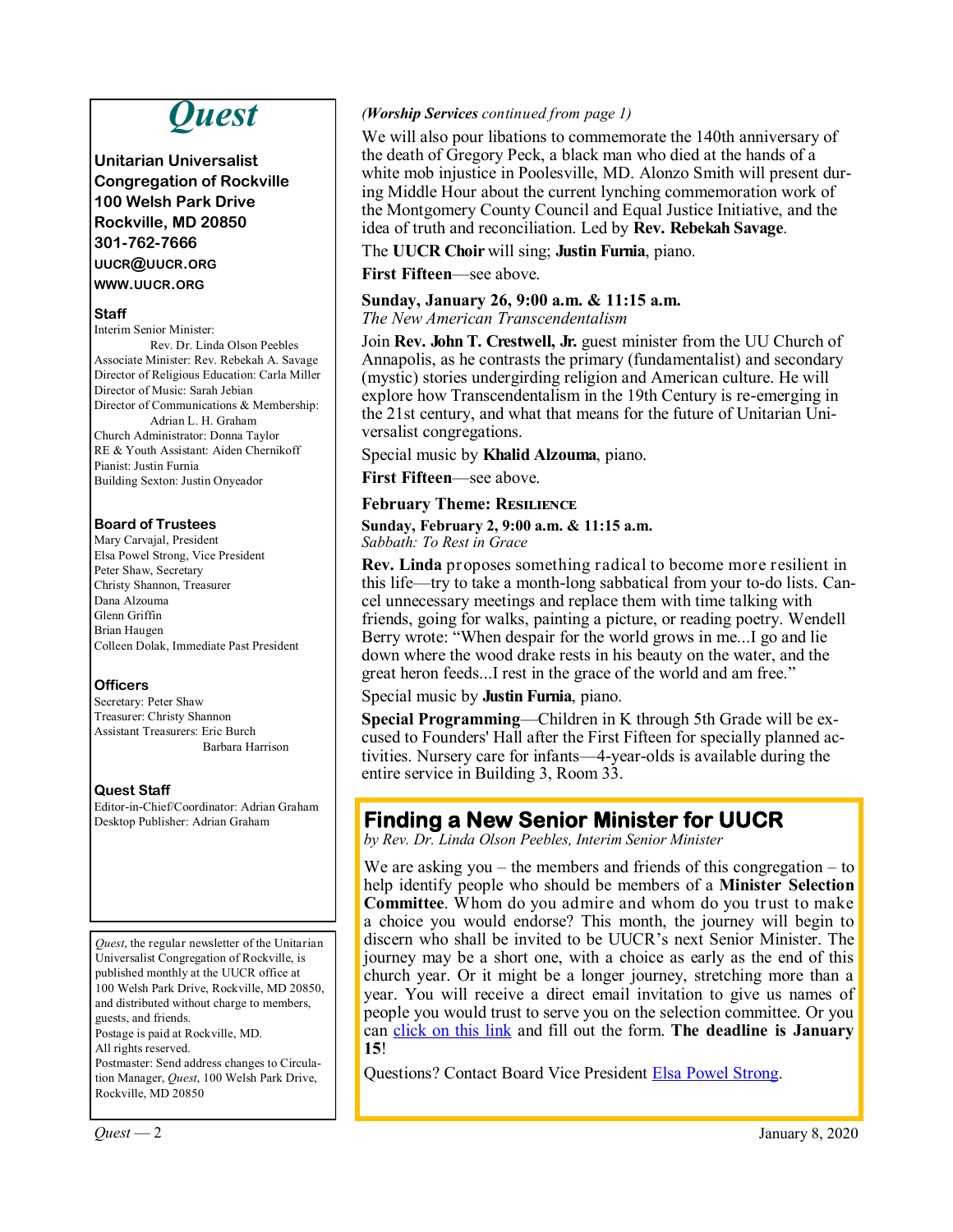# **SHARING THE MINISTRY**

# **Spotlight On...**

*by Sarah Jebian, Director of Music*

# in·teg·ri·ty **1. The quality of being honest and having strong moral principles; moral uprightness.** *"He is known to be a man of integrity."* **2. The state of being whole and undivided.** *"...upholding territorial integrity and national sovereignty."*

I don't know about you but I am exhausted to my core by the lack of integrity I see in so many of our national leaders. Carla Miller recently shared an article with the staff entitled "[Democracy Grief".](https://www.nytimes.com/2019/12/13/opinion/sunday/trump-democracy.html) It's worth the read. In the article, the author describes feeling a sense of grief at, what feels to many of us, like a descent into authoritarianism. I'm scared that the world we are leaving for our children is going to be a very harsh one, if the climate crisis doesn't end the world as we know it. What's more, my children are feeling this grief too; but for them, it's manifesting as rage. They are So. Angry. All the time.

My oldest daughter and I spent some time today talking about all of this. I wish I had something more hopeful to tell her but the best I could do was encourage her not to give in to despair. Not to give up. I told her that every day is a struggle for me, too; but every day—every single day—I try to look for something good. And if I can't find it, I become it. I try to spread love and kindness wherever I go. I make a point of smiling at people I meet, saying hello, making a joke just to hear them laugh. And I sing. I sing whenever and wherever I can. I sing for myself but I also sing for my kids and for you. I sing my heartbreak. I sing my anger. I sing to try to strengthen the tiny glimmer of hope that still, by some miracle, shines deep in my heart.

There is a poem by Gil Scott Heron called ["The Revolution Will Not Be Televised".](https://www.youtube.com/watch?v=qGaoXAwl9kw) It is fitting that this poem was set to music because I believe that the revolution will be sung. What the leaders of HALO taught us during the recent *ArtsConnect* program is that every voice has a function and a place in the grand choir. When we find the points of musical tension and release, we find the moments of magic.

My partner Laura Weiss and I would like to offer you the gift of music. On **Saturday, January 11 at 7:00 p.m. in the Sanctuary**, we'll be playing some hymns off our recent album *Not Y our Mama's Hymns* and adding some original tunes and covers of songs that will hopefully give you strength for the road ahead. Anyone who works in trauma recovery will tell you that you have to take breaks and fill your bucket so that you can continue to help others. Put your own oxygen mask on first! Rest, be comforted, be inspired, and then do what you can to show the world what integrity means to you.

Keep singing friends. I love you.

*Sarah*



January 8, 2020 *Quest* — 3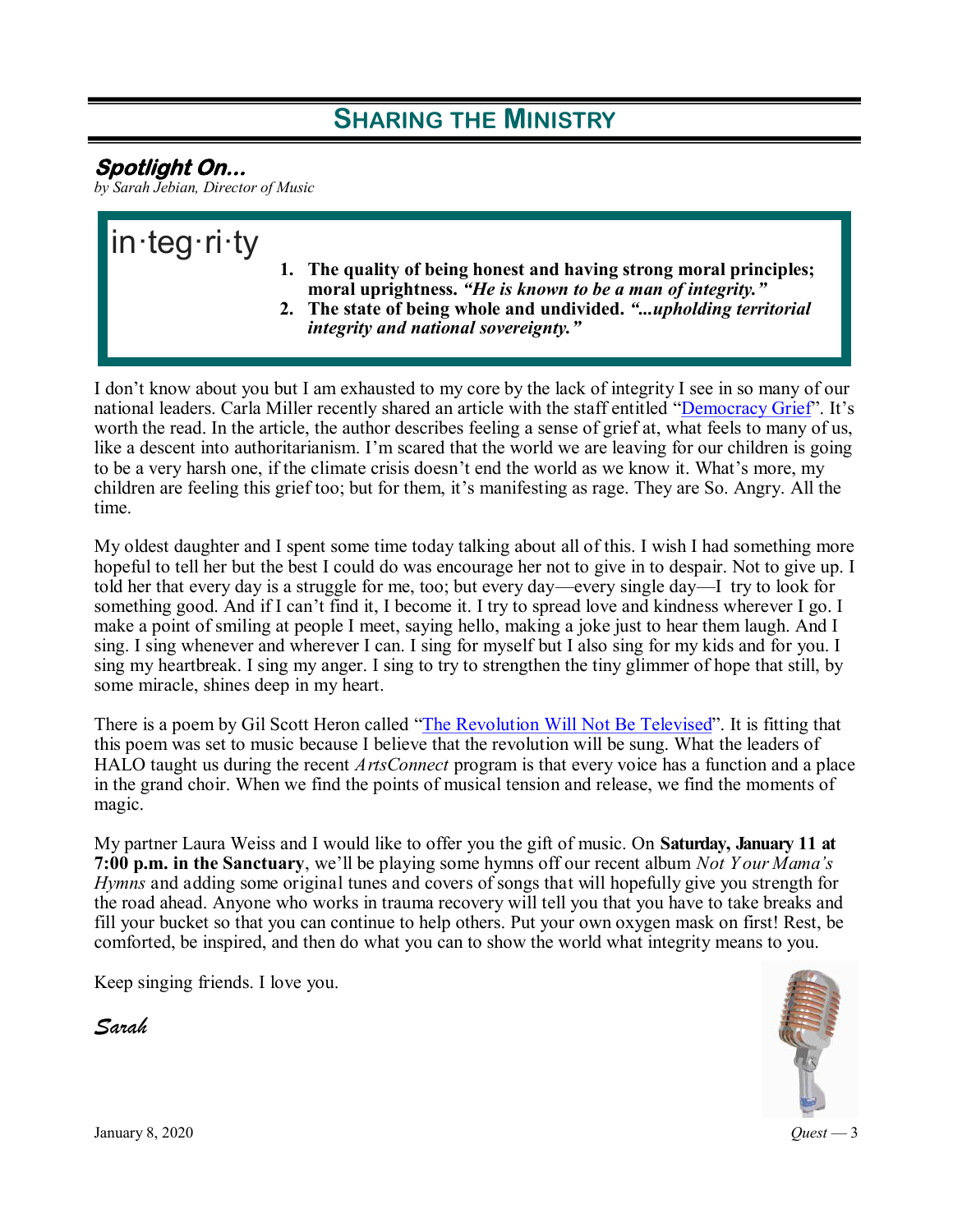# **SHARING THE MINISTRY**

## **Thinking of You**

*compiled by Judy Eisenhauer and Staff on behalf of the Pastoral Care Team*

**Peggy Jones** died December 9. She was predeceased by her husband Hunter, who died March 22, 2019. Peggy and Hunter were the last of the founding members of our congregation who were still members at the time of their deaths. She is survived by their three children Evan, Lee, and Charlotte, and many grandchildren. Peggy was an active member until very recent years, outspoken and loving. (See note below from son Lee.)

**Polly Campbell** turned 100 years old on December 9! A birthday celebration was held on December 7 at UUCR. Unfortunately, Polly was unable to attend, but the congregation wrote birthday greetings and enjoy a very large cake.



**Barbara Wilson** of Hampton, VA, mother of Susan Wilson and mother -in-law of Mary Hoferek, passed away December 7 after a short illness. In her 86 years, she was a master gardener, tree steward, failed collie and sheltie foster mom (the dogs never left), belly dancer, switchboard operator, trainer for Sears, and wife and mother.

**Celia Young** was recently implanted with a special pacemaker. She says it is the "Mercedes" of pacemakers and she can't even tell it's there.

Adrian Graham is mourning the loss of his cousin, **Celwyn A. Peebles**, who died on December 9.

A memorial service for **John McIlwaine**, who died on November 27, will take place on Saturday, February 8 at 4:00 p.m. in the Sanctuary. Rev. Rebekah Savage will officiate, and all are invited to attend.

Please contact **[Judy Eisenhauer](https://onrealm.org/uucr)** with any joys, concerns, or accomplishments you would like to share in this column.

## **Gathering to Remember Peggy Jones**

*An invitation from Lee Jones*

As most of you know, our mom, Peggy Jones, passed away on Monday, December 9. She requested that we not have a formal memorial service; but we know that many people would like to gather and share stories.

We've reserved the Parker Room in the Trott Building at Asbury Methodist Village in Gaithersburg on **Saturday, February 1 at 11:00 a.m.** If you'd like to come out and share a story about Peggy, or just say hi, we'd love to see you. We'll tell stories for 30-45 minutes and then there will be a simple buffet lunch provided.

If you think you're going to be there, please let me know, just so we have enough food on the table. Even if you don't tell us you're coming, you'll be heartily welcome if you just fetch up.

Here's a link to Google Maps to get you there: [405 Russell Ave, Gaithersburg MD 20877](https://www.google.com/maps/place/405+Russell+Ave,+Gaithersburg,+MD+20877/@39.1499088,-77.2026924,17z/data=!3m1!4b1!4m5!3m4!1s0x89b62d29ec6b4c03:0x3e07ea125935fee6!8m2!3d39.1499088!4d-77.2005037)

To get onto the campus, you'll need to go to the gatehouse at the corner of Lost Knife and Odendhal, which you can get to <u>via this link</u>. They can give you directions to the specific building from there.

Also, feel free to **[contact me](mailto:jonesleeh@gmail.com?subject=re:%20Gathering%20to%20Remember%20Peggy%20Jones)** with any questions: (828) 707-7562.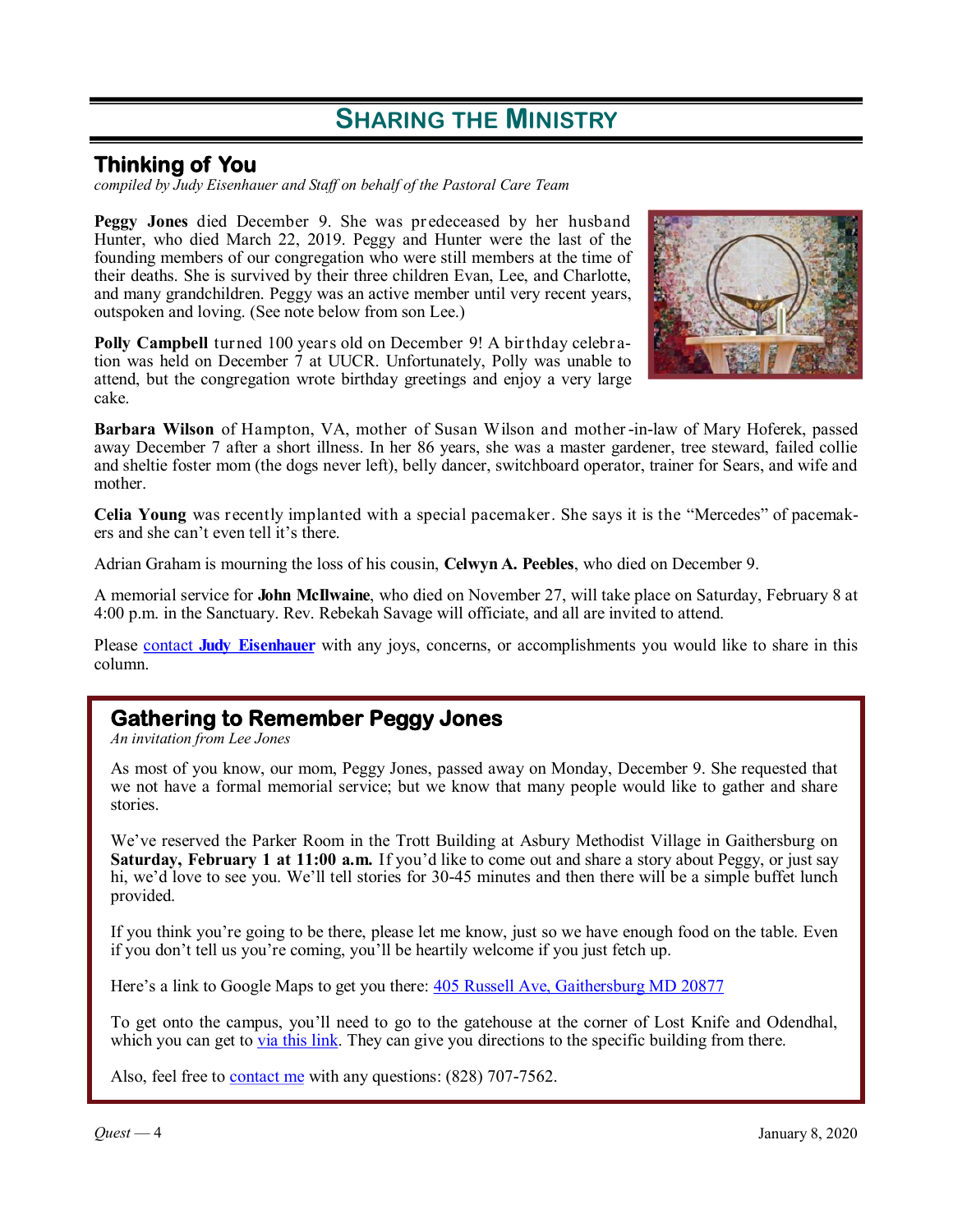# **SOCIAL JUSTICE**

# **Share the Plate**

*by Sean McCarthy, Social Justice Committee*



The designated partner for Share the Plate for January and February 2020 is the American Foundation for Suicide Prevention. Half of the collection at services on Sunday during thse months will be given to this organizaition to further its work.

Suicide is the third leading cause of death for ages 10 to 35 in Maryland. Each suicide affects at least 100 people in our community. However, suicide is a preventable cause of death. The American Foundation for Suicide Prevention is working to help reduce the rate of suicides nationwide.

The [Maryland Chapter of the American Foundation for Suicide Prevention](https://afsp.org/chapter/afsp-maryland/) holds a Montgomery County "Out of the Darkness Walk" one Sunday each September. We anticipate our congregation's contributions to Share the Plate will enable UUCR to be a named sponsor of the September, 2020 walk. In recognition of our sponsorship, we can display the UUCR logo on the Maryland Chapter's Facebook page and monthly E-Newsletter as well as the walk T-shirt. UUCR will also have its own tent and banner at the walk. Most importantly, UUCR's contribution will be used to help the Foundation's work towards reducing the national suicide rate by 20% by 2025.

## **Unitarian Universalist Legislative Ministry of Maryland**

*by Jack Taylor, Social Justice Committee*

The [Unitarian Universalist Legislative Ministry of Maryland](https://www.uulmmd.org/) (UULM-MD) is a statewide advocacy network of Unitarian Universalists, working to educate, mobilize, and coordinate UUs on specific issues before the Maryland General Assembly. It works in coalition with established state and national organizations, such as the ACLU, Maryland Alliance for Justice Reform, and the Maryland Climate Coalition. Jack Taylor (of the Social Justice Committee) is a member of the UULM-MD Board.

The 2020 annual UULM MD legislative kickoff will be held Saturday, January 11, 2020, at the UU Church of Annapolis. Attendees will listen to speakers discussing the issues going into the 2020 Maryland legislative session and participate in issue-based breakout groups. The keynote speaker will be Maryland Delegate Joseline Peña-Melnyk , who was instrumental in getting the state Prescription Drug Board passed.

The registration site is at [https://uulmmd.salsalabs.org/legislativekickoff1-11-2020/index.html?](https://uulmmd.salsalabs.org/legislativekickoff1-11-2020/index.html?eType=EmailBlastContent&eId=76984941-3da3-4161-ad75-dddf5a28562a) [eType=EmailBlastContent&eId=76984941-3da3-4161-ad75-dddf5a28562a](https://uulmmd.salsalabs.org/legislativekickoff1-11-2020/index.html?eType=EmailBlastContent&eId=76984941-3da3-4161-ad75-dddf5a28562a)

UULM-MD will be setting up Task Forces on Climate Change, Criminal Justice Reform, Economic Justice, Immigration, Healthcare, and Gun Violence. For more information (or if a ride is needed), please [contact Jack Taylor.](https://onrealm.org/uucr)